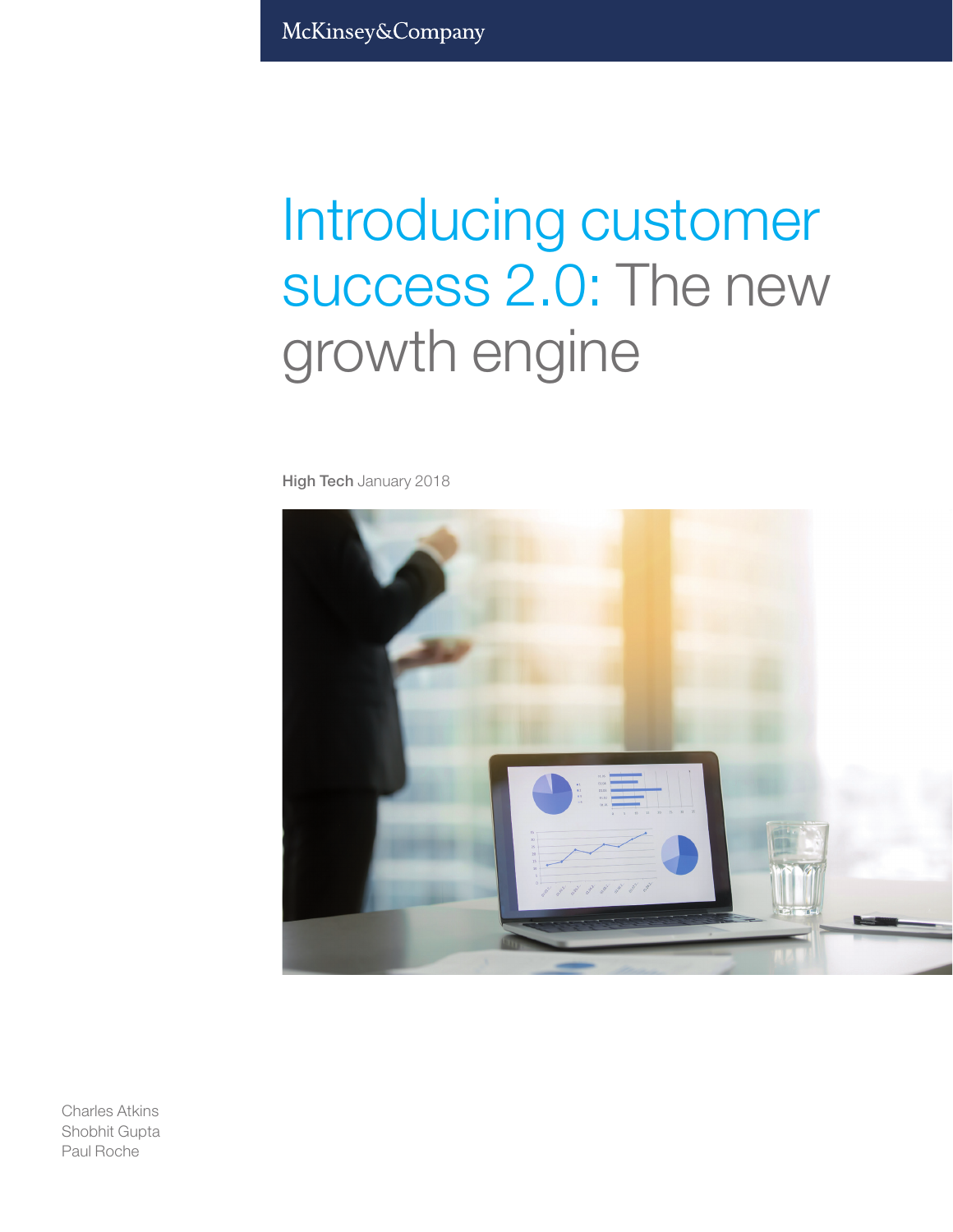## Introducing customer success 2.0: The new growth engine

Can software vendors and other companies identify more opportunities to grow and deliver value by taking a fresh look at customer success?

In the mid-2000s, software-as-a-service (SaaS) vendors faced a major problem. They had significantly invested in customer acquisition and landed many new accounts, but their products had become increasingly complex and difficult to understand. Many customers became understandably frustrated, resulting in low adoption and usage rates, which eventually led to greater churn. In response, many companies began actively targeting at-risk accounts with "dive and catch" teams designed to increase retention by helping customers derive more value from their products.

Building on these early initiatives, many businesses created formal customer-success functions to take a more proactive approach to churn reduction. These efforts helped transform customer-success into an emerging discipline in the software industry, complete with new tools and methodologies. Companies also created additional roles to support this function, most notably that of customer-success manager (CSM). According to one McKinsey study, the SaaS vendors with topquartile revenues achieved their strong showing by investing more in customer-success initiatives aimed at churn reduction.

Several recent trends indicate that we're at the beginning of a new era—call it customer success 2.0—in which many companies are focusing on growth in addition to churn (Exhibit 1). By artfully drawing on a CSM's intimate customer knowledge, companies can surface opportunities to provide relevant solutions and expand customer value. Companies could win big from this strategy, with McKinsey benchmark data suggesting that

existing customers account for between a third to half of total revenue growth, even at start-ups. Costs for revenue expansion from existing customers are also a fraction of those for acquiring new business.

The era of customer success 2.0 is not confined to SaaS vendors. Many high-tech businesses have already begun placing more emphasis on customer success, since the growth of subscription models has forced them to move from a "land and refresh" mind-set to life-cycle selling.

The transition to customer success 2.0 can be difficult, however. Handled poorly, a company's new emphasis on growth can undermine a customer's trust in CSMs and create a sense that they are simply interested in increasing profits. The expansion of customer success beyond SaaS vendors also raises difficult questions about execution and strategy. The customer-success model that works well for some leading SaaS vendors may not produce stellar results for other software companies or for those outside the software industry, where customers have different needs and where the sources of value may vary.

So how should companies proceed with the move to customer success 2.0? We have previously written about the skills essential for customer success, and these still hold true. But it's also time to reevaluate go-to-market (GTM) strategy, funding models for customer-success services, talent development, and advanced analytics. And perhaps most important, it's time to embed customer success as a philosophy across the entire organization (Exhibit 2).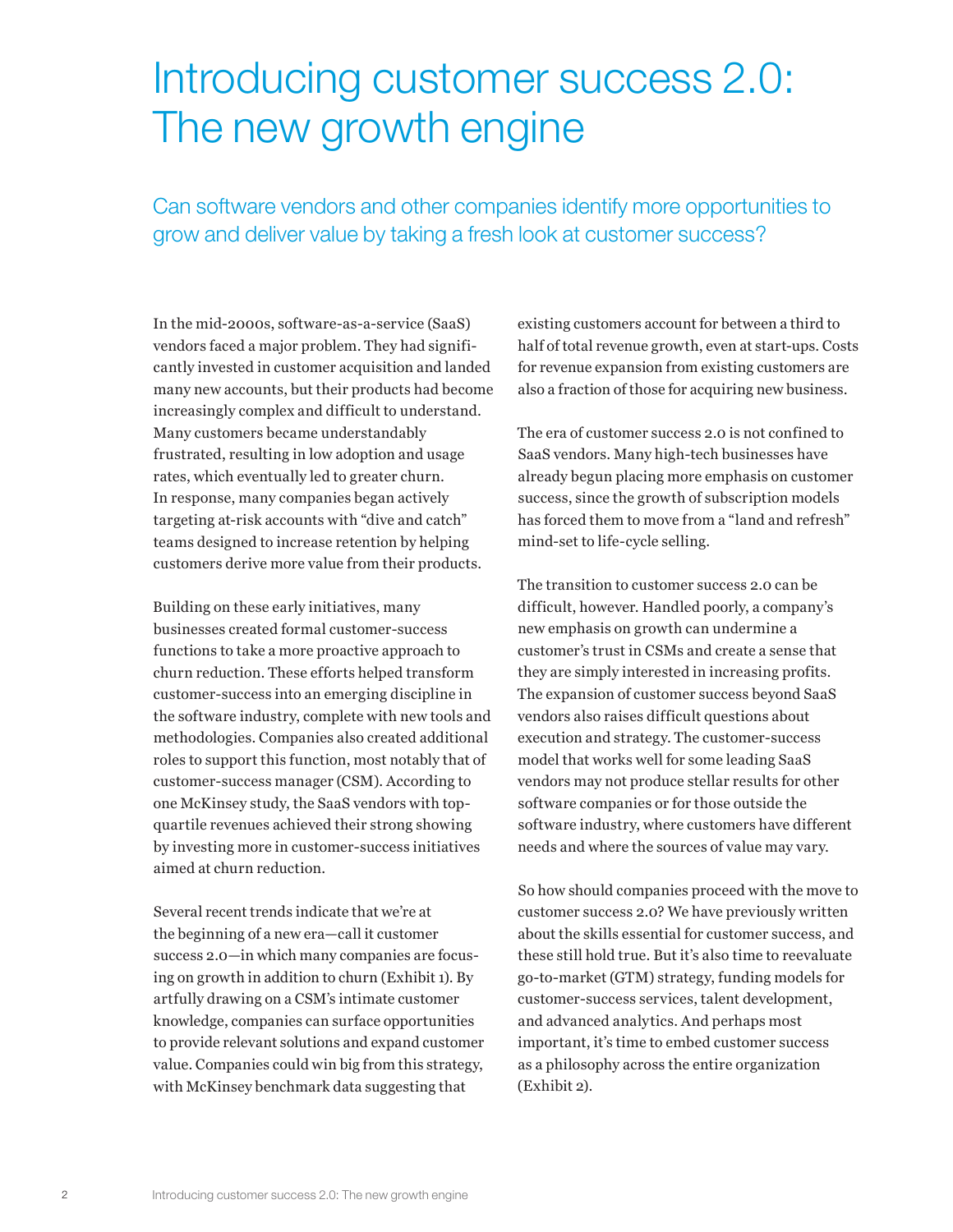#### Exhibit 1 Customer success is becoming a growth engine that extends beyond software-as-a-service (SaaS) businesses.



#### A unified go-to-market model

A capable CSM is among a company's most powerful assets, and many software vendors have long had skilled staff in this role. Deeply engaged with accounts, these individuals combine product knowledge and domain expertise with an intimate understanding of each customer and their objectives. The best CSMs can spot opportunities to solve customer problems that require new solutions or services, and they can also coordinate the right internal resources from sales, services, or product development to address them. For instance, one cloud vendor found that its CSMs provided the most value by helping customers make decisions about the next applications or workloads to deploy to their platforms, so it increased customer success in this area. This growth orientation improved customer outcomes at lower cost while simultaneously increasing the account's value to the company. Another vendor used CSMs to identify opportunities for providing professional services to help customers optimize their product investments. (Data showed that such services were highly correlated with customer outcomes.)

These efforts improved product performance and customer satisfaction while increasing attach rates for services.

Currently, many organizations fail to obtain full value from their CSMs because they don't clearly define the role in relation to the broader GTM strategy. To remedy this problem, they should create a charter that creates accountability by describing how customer success will contribute to the growth of the organization and how employees with customer-success responsibilities will work with other functions to deliver both customer value and vendor growth. Without this strategic clarity, customer success often plays second fiddle to other functions. In addition, CSMs that lack clarity about their role might overlook opportunities to expand growth within the customer base or collaborate with sales. In fact, there may be tension between the groups, since sales representatives often claim end-to-end ownership of accounts.

Leading companies will also define a unified GTM model that designates specific responsibilities for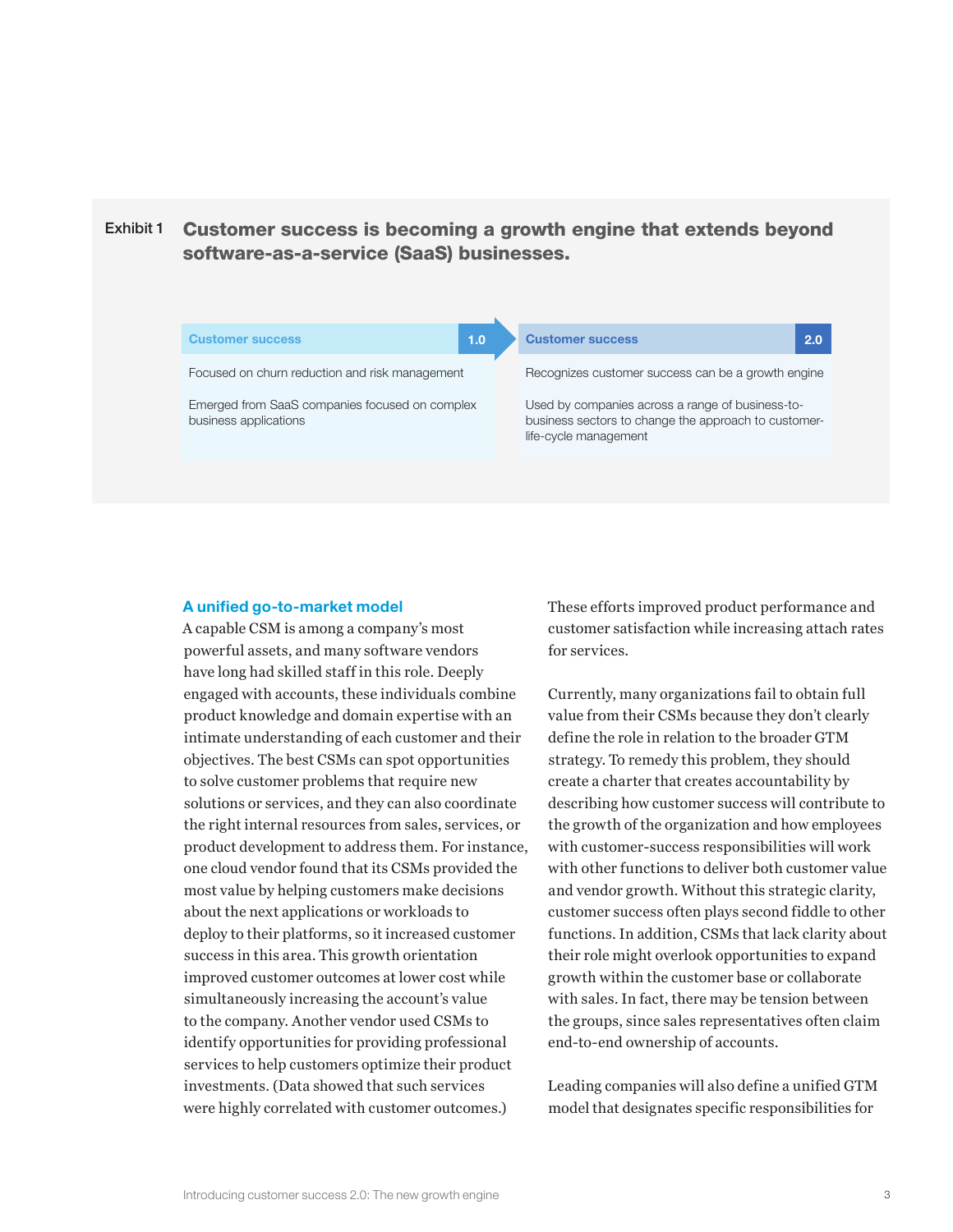#### Exhibit 2 Customer success 2.0 includes five elements.



A unified go-to-market strategy

Growth-oriented charter for customer success

Integration of customer success into sales activities, roles, incentives, and organizational approach



A sustainable funding model supported by premium offers

Funding models that reflect intrinsic value of customersuccess activities

A spectrum of free and feebased services



A customersuccess talent engine

Clarity on capabilities and intrinsic characteristics of top-performing customer-success managers

A comprehensive learning journey that builds internal capabilities

Career paths that offer growth and advancement



Advanced analytics to predict customer behaviors and target customer segments

Analytics to identify and predict customer risks and opportunities, combined with activities proved to deliver customer success

Change management to promote use of analytical insights in daily work processes



A customersuccess philosophy embedded across the organization

Cross-functional, comprehensive approach to delivering optimal customer experience

A customerfocused culture across the organization

marketing, sales, customer success, and services throughout the customer life cycle. They should support this model with organizational structures and operating models that encourage collaboration and clarify accountability. For example, one software vendor decided to have sales, customer success, and services report to the same businessunit leader to increase collaboration among groups. In this model, employees in sales and customer-success roles have shared accountability for both revenue and customer adoption, which

is reinforced by team incentives and operating processes, including those related to account planning. The new model increased the complexity of internal interactions, but the vendor handled this by creating detailed process maps describing how teams should work together to engage customers.

#### A sustainable funding model supported by premium services

Many vendors have forged ahead with early customer-success efforts and achieved early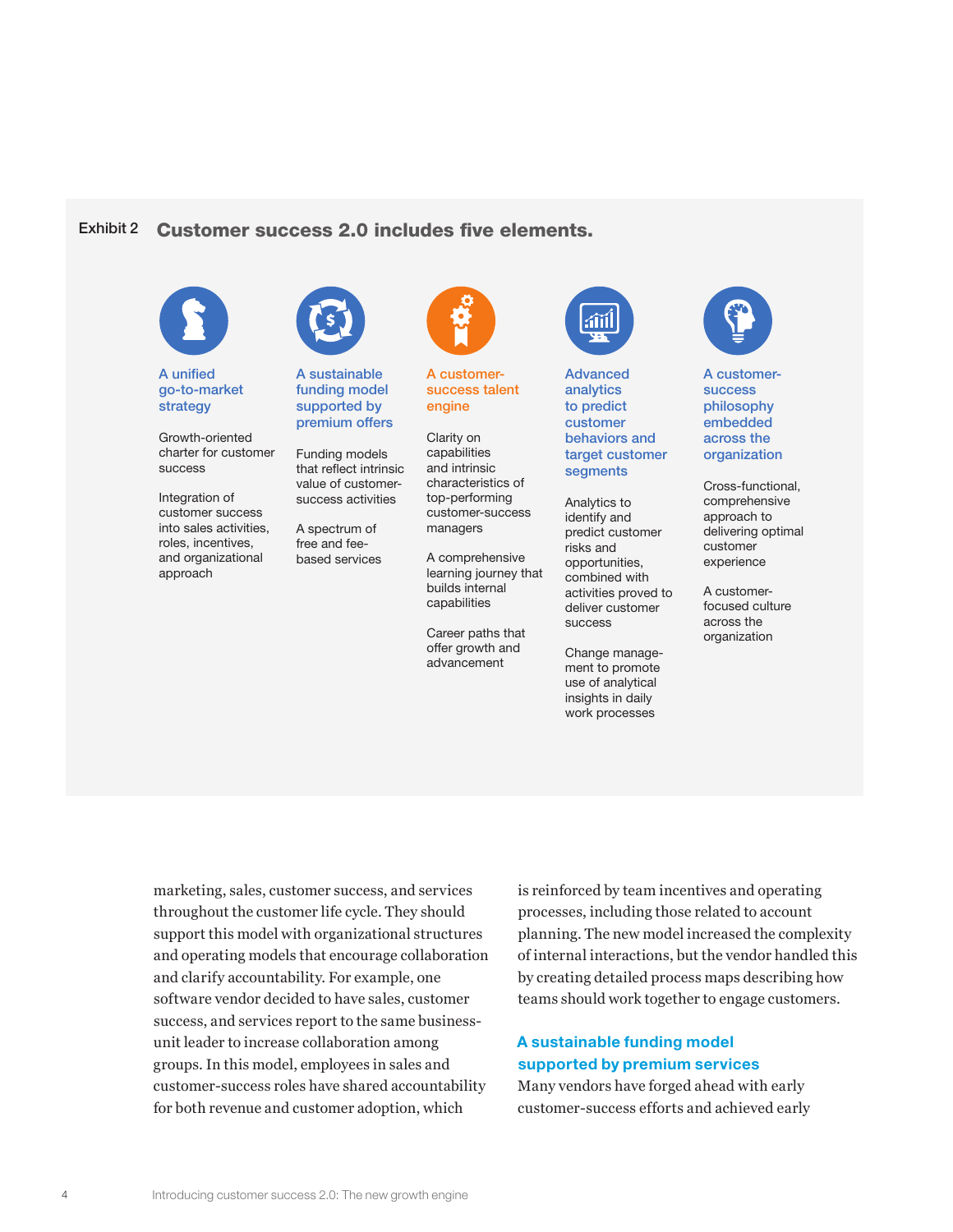positive results. But enterprising customer-success leaders often struggle to articulate that value to CFOs, who are understandably wary of rising costs and expensive GTM models that involve free services. Consequently, companies often underinvest in customer-success activities and have difficulty scaling critical new programs. At the other end of the spectrum, some companies may find that premium customer-success offerings cannibalize the market for their existing services, or that only a few customers are willing to pay more for them. These complications lead companies to grapple with the same question: How should they fund customer-success activities, and where can premium services subsidize their investment?

We have observed that leading companies conduct detailed customer research and quantitative analyses when selecting a funding model. They map out their customers' pain points, prioritize different customer needs (both in size and urgency), and then determine which customersuccess activities deliver the strongest returns. The insights from such analyses allow them to develop a full spectrum of offerings, from free to premium, that directly relate to customer success, support, and professional services. Leading companies also test these offers with extensive market research to predict their expected value within a given portfolio. This data-driven approach for designing and pricing new offerings will help vendors maximize customer value across all accounts while optimizing company revenues and building the investment case for customer success—a winwin situation.

One vendor was struggling with problems related to low customer satisfaction and poor attach rates for its service offerings. It was also under pressure to improve operating margins. Recognizing the potential growth opportunities in its largest

accounts, as well as the risks associated with losing their business, the vendor introduced free lighttouch customer-success services that addressed several customer pain points. Building on that foundation, it then created premium offers that cleverly combined more intensive customersuccess services, product support, and professional services. These offerings significantly improved customer satisfaction and existing product sales while delivering a new revenue stream.

#### A customer-success talent 'engine'

A talented staff is the backbone of any strong customer-success effort, but software vendors will find stiff competition when looking for skilled employees. Strong customer-success leaders are in short supply, especially with companies across industries ramping up hiring. Complicating the matter, many organizations are unsure what customer-success skills their employees need, since these vary widely by product or market context. To ensure that they hire and retain the right talent, companies must take a more thoughtful approach to talent grounded in a strong understanding of their ideal CSM profile (Exhibit 3).

As a first step, companies should examine their current staff to identify the DNA of top CSMs. This will involve evaluating CSM data, including survey information gathered on their skills and capabilities, and then determining how these are linked to customer-success outcomes, such as adoption, satisfaction, or growth. The correlations that emerge will reveal both the behaviors and intrinsic capabilities of the highest performing CSMs. These insights can then be directly embedded in a company's hiring and talentattraction processes. Further, clarity on typical attributes can allow companies to use analytics and external networks, such as LinkedIn, to find untapped sources of potential talent.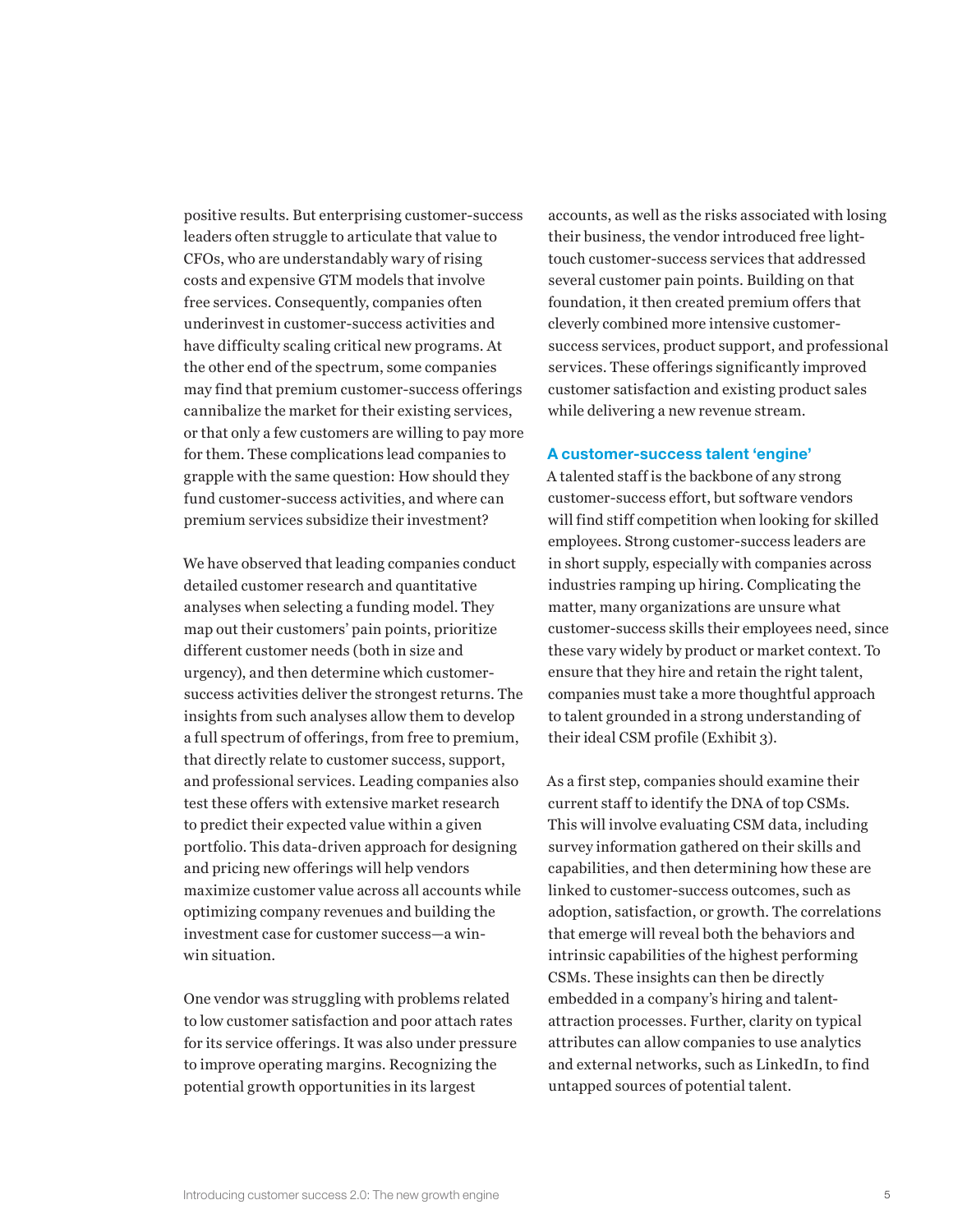#### Exhibit 3 Companies that want to build a world-class customer-success organization must create a talent engine that has four pillars.



#### **Identify**

Link customer outcomes to capabilities and intrinsic characteristics of customersuccess managers



Attract

Embed data-based view of desired skills into recruitment process

Identify untapped pockets of talent with advanced analytics and external networks



Build

Develop custom learning journeys that build capabilities over time, taking individual starting points into account

Create certification programs that reflect skill levels and create paths to progress



Retain

Create career paths that offer meaningful rewards and progression for mastering skills

Use data to identify and support talent at risk of leaving

The results of talent analyses are often surprising. One common area of debate is the level of technical or domain knowledge required for a successful CSM. One vendor found that industry vertical knowledge and relationship-management skills differentiated top CSMs from the pack, rather than technical knowledge. In another case, however, the vendor's analysis revealed that its CSMs needed strong technical skills above all. Further research revealed that many of its CSMs fell short in this area, despite their technical backgrounds because they lacked the recent field experience needed to engage deeply with frontline operations teams.

In addition to recruitment, companies can use their talent insights to build the capabilities of their current CSMs. The best companies will deploy "field and forum"–based training programs, where employees alternate between attending classes and applying their learning in the workplace to embed many practical customer-success capabilities.

These programs should involve a personalized learning journey that considers each individual's baseline capabilities and then builds upon them with formal programs in which people can receive a certificate or other acknowledgement that they have mastered particular skills. Such learning journeys should be linked to the expected career profile and trajectory for CSMs. Many companies will find that such talent-development programs are critical to retaining top performers and offering them continued opportunities for growth.

#### Advanced analytics and digital tools

Since the early days of customer success, bestin-class teams have applied advanced analytics to their rich stores of data to predict customer behavior. The pace of innovation is quickening, with leading companies deploying increasingly advanced analytical techniques across even richer data. In addition to predicting churn, they use advanced analytics to identify products and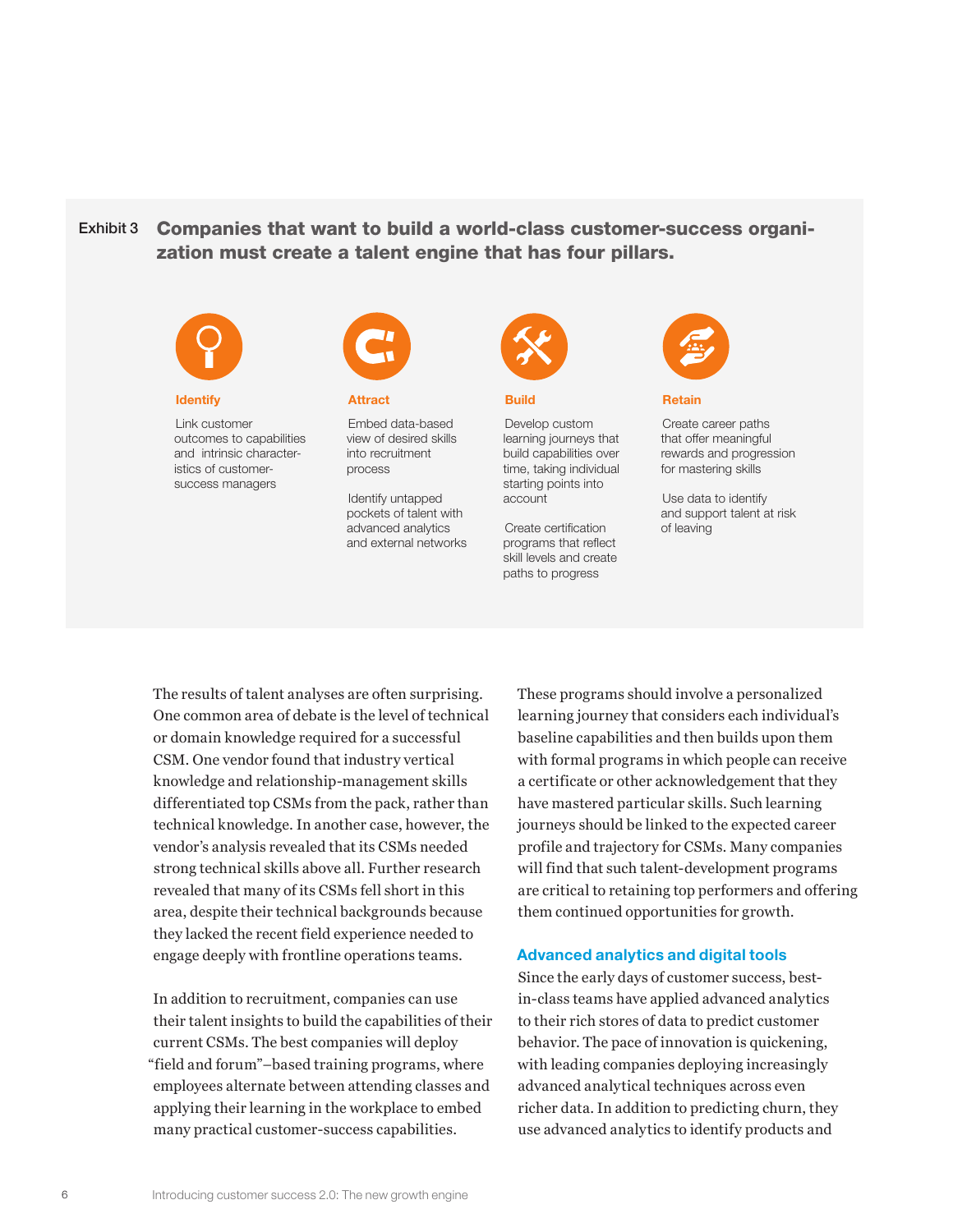services that might accelerate value capture. Some companies are also using advanced analytics to determine which teams should undertake specific activities at different points along the customer journey. For instance, they may use data-based triggers to determine when to engage with customers by offering helpful services, such as a custom training program or diagnostics.

For many companies progress on analytics has been slow, however. Some software vendors are reluctant to apply advanced analytics to customer success because they fear that it requires a large investment in data and tools. This is especially true for companies that have a history of poorly managing data or that still maintain legacy information systems. Other companies struggle to convert their analytical insights into action, since field CSMs and sales staff may resist using advanced analytics, given mistrust, lack of training, or poorly designed work flows. And some players simply don't know where to begin.

While many of these issues are real, vendors can take pragmatic steps to overcome them. It will help if they focus their initial efforts on a single area, such as reducing churn or increasing up-selling, rather than launching ill-defined and overly broad analytics efforts. Targeted initiatives can show the impact of advanced analytics and serve as stepping stones to more advanced and expansive analytics initiatives. Frequently, companies can begin such initiatives without major upfront investments in tools and data infrastructure.

Companies need to think carefully about the tools, processes, and incentives that they will need in the field to act on their insights, scale customersuccess initiatives, and sustain their progress. Many companies have adopted customer-success software tools that give CSMs and sales representatives a comprehensive view of their accounts and directly facilitate the desired work flow. These tools help

ensure that field staff embed advanced analytics in their daily work and increase the likelihood that companies will obtain wide-scale impact from their insights. While seemingly obvious, many companies have also found that change management is critical to reinforce the new ways of working and to build conviction about the value of analytics.

Many leading players have already seen strong results and uncovered unexpected insights as they embarked on analytics programs. For instance, one vendor scanned hundreds of variables using feature-discovery algorithms and found that a single metric, the three-month moving average of customer storage usage, strongly predicted which users would discontinue services within six months. Another vendor mined its customer data using machine-learning techniques to identify subsegments with the highest propensity to make a purchase and created triggers to alert them when customers entered this category. By integrating these insights into its customer-success efforts, the vendor increased customer engagement and ultimately obtained a 5 percent uplift in sales.

#### Customer success as an embedded philosophy

As software businesses transition to subscriptionbased models, and as B2B customers increasingly expect consumer-like experiences, players with a customer-focused culture are likely to excel. This knowledge has led many vendors to take a journeybased approach to products and services—one that maps out the desired customer experience and outcomes for the entire life cycle. But many vendors still fail to consider how early decisions about product management, marketing, sales, and services delivery can have lasting implications on the customer experience. To combat this mindset, companies need to take a different view of customer success—one in which it is viewed as a shared philosophy for which every function is responsible (Exhibit 4).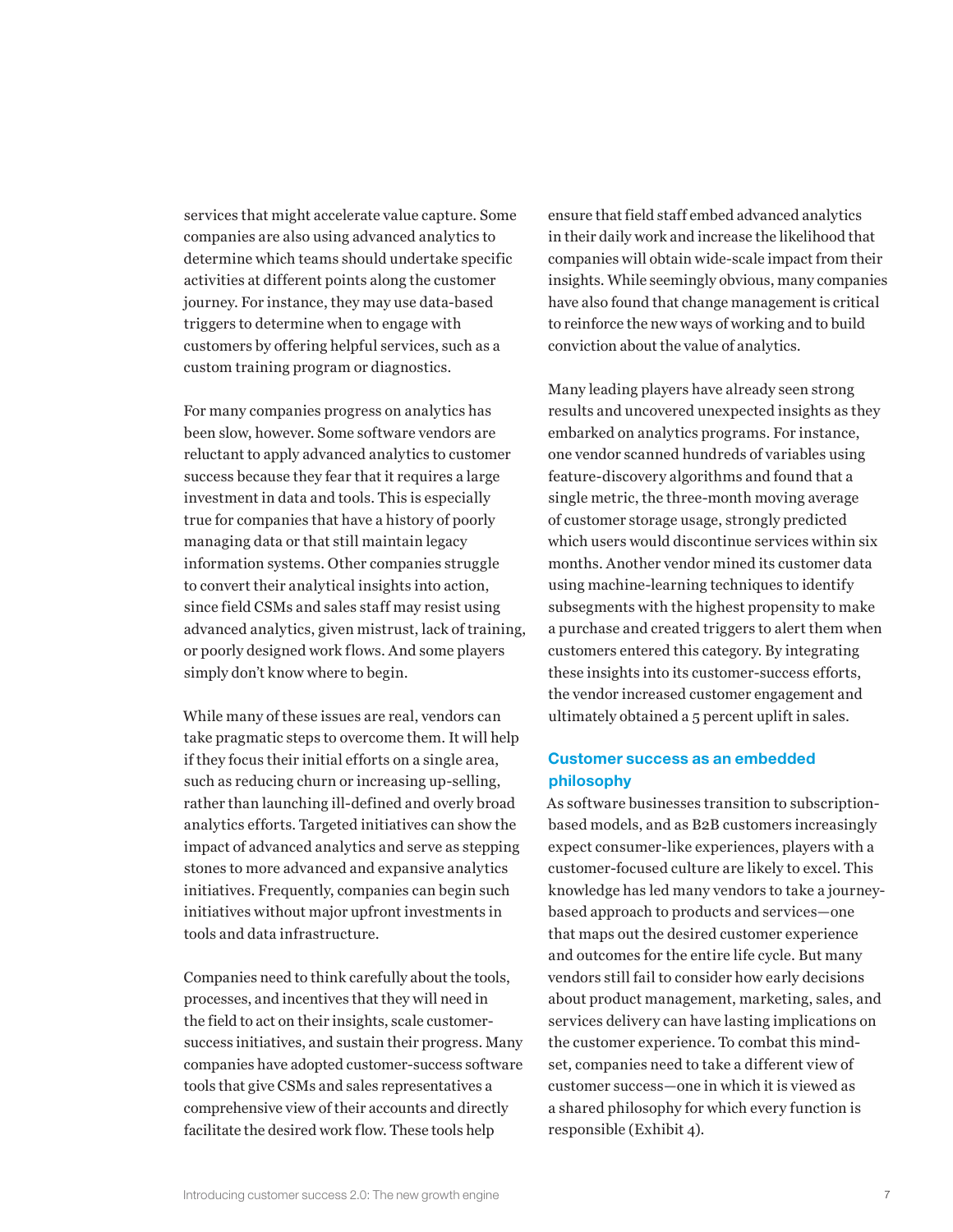For the new philosophy to take root, companies must undertake several critical tasks:

- creating clear accountability and customersuccess metrics for teams at each stage of the journey
- defining the desired customer-success outcomes and showing how they are linked to value
- $\blacksquare$  implementing processes that support crossfunctional collaboration and learning, which

will ensure that insights gathered by customersuccess teams are shared with other teams in the organization

- empowering a leader with oversight across the end-to-end customer experience
- ensuring that the company culture and all operations and processes focus on delivering value to customers

By having all functions put the customer first, companies can generate real impact. Software-

### Exhibit 4 Customer success is evolving from a sales activity to a philosophy.



• The bar is rising for the B2B customer experience

- Customer success can be the catalyst that increases the focus on customer experience
- To realize its potential, companies increasingly view customer success as a cross functional imperative for all functions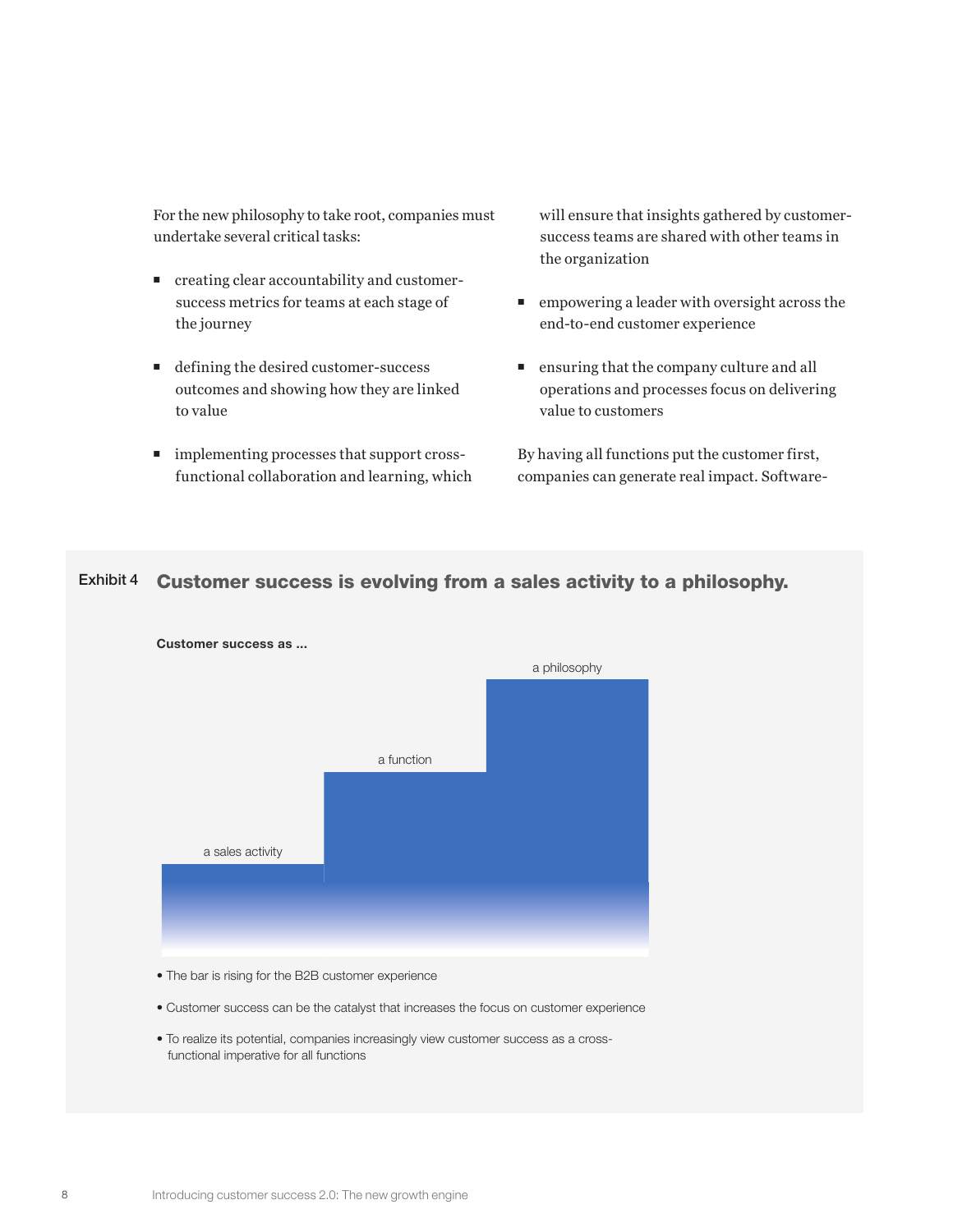industry leaders have already disrupted markets by creating solutions that are simple, easily implemented, and designed with end-user outcomes in mind. Their focus on the product experience is well justified, since our own research has shown that this is one of the top two drivers of customer success. Few companies have yet absorbed this message, however, since we have found that under 10 percent have assigned product managers even partial responsibility for customer success. Although their CSMs can attempt to ameliorate the impact of poorly designed products, subpar sales experiences, or difficulties with deployment, these actions tend to be expensive and have limited impact.

> $\mathbb{R}^3$  $\mathcal{L}^{\mathcal{L}}$  $\mathbb{R}^n$

By identifying opportunities to deliver more value to customers, companies derive more value in return. Although it sounds basic, few companies

have mastered this mutually beneficial transaction. But a new approach to customer success—one in which it is viewed as a guiding philosophy—may finally help companies achieve their goals on both counts. The shift will involve a multiyear journey during which software vendors build new capabilities and revise their traditional processes, all with the goal of understanding client needs, identifying products that can help them achieve their goals, and generating more customer value. Clients will return the favor by rewarding companies with greater sales, more referrals, and increased loyalty. And that is the real value of customer success 2.0.

**Charles Atkins** is an associate partner in McKinsey's Silicon Valley office, where **Shobhit Gupta** is a consultant and **Paul Roche** is a senior partner.